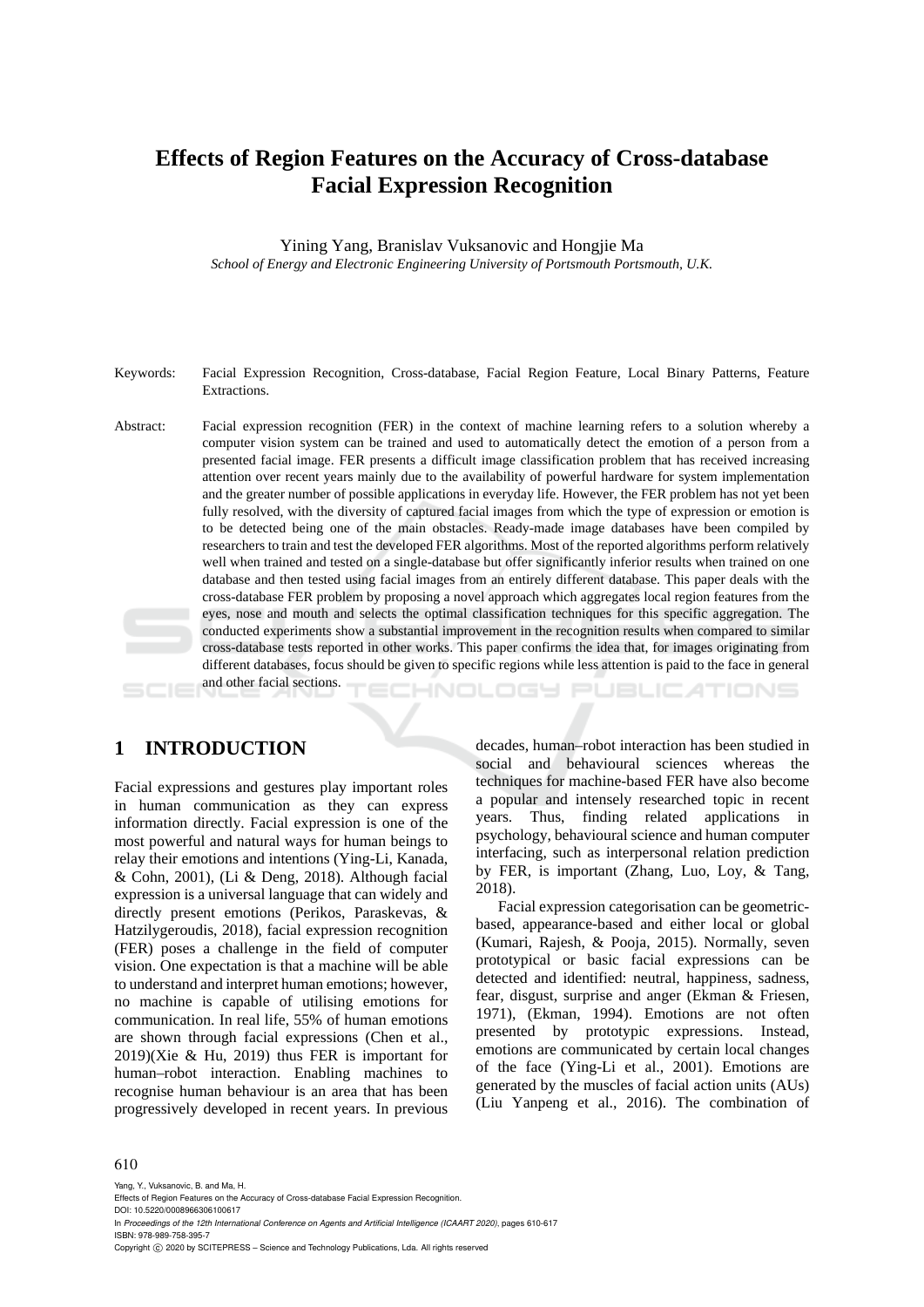different AUs can then generate different facial expressions (Liu Yanpeng et al., 2016). However, the capability to influence models based on prototypic emotions to represent the complexity and subtlety of daily emotions is limited (Martinez & Valstar, 2016).

The face can be divided into upper and lower face AUs (Ying-Li et al., 2001). The upper face model trained by the Ekman–Hager (EH) database yielded accuracies of 93.2% and 96.4% when tested using the EH and Cohn–Kanade (CK) databases (Kanade, Cohn, & Tian, 2000), respectively. The lower face model trained by the CK database features an accuracy of 93.4% when tested using the EH database and an accuracy of 96.7% concerning the CK database. The CK database contains 81% Caucasian, 13% African and 6% other groups whereas the EH database includes 24 Caucasian subjects. Thus, this model performs well in Caucasian FER.

Chen proposed a Softmax regression-based deep sparse autoencoder network to recognise facial emotions(Chen et al., 2018). The first steps involve the extraction of a region of interest (ROI) for facial expression image features. The ROI in (Chen et al., 2018) included the eyebrows, eyes and mouth. Extracting these ROI areas can not only reduce the interference in facial information caused by image interference in noncritical parts but also reduce the amount of data and thus improve the computing speed. Their experiments used Japanese female facial expression (JAFFE) (Li & Deng, 2018) and extended CK (CK+) databases(Lucey et al., 2010). The average accuracy results of JAFFE and CK+ databases were 89.12% and 89.03%, respectively. In this experiment. the database was divided into three groups. Therefore, the test dataset differed from the training dataset. However, the results from JAFFE or CK+ only support single databases.

Y. Fan et al studied FER via local regions, including the left eye, nose and mouth, and deep learning algorithms.(Fan, Lam, & Li, 2018). They proposed three points for FER. The first point is a novel multiregion ensemble convolutional neural network (CNN) framework that aims to improve CNN models by using multiple facial regions which include global features and local regions. The second point is that the weighted prediction scores from each sub-network are aggregated to produce a final high-accuracy prediction. The third point is to research the effect of different regions from face images on FER. The network of CNNs could show both low-level profile features and high-level specific features. In the sub-network, each local region (left eye, nose and mouth) and whole face will be inputted into a double-input sub-network. With three particulate regions, three prediction scores are

obtained. The ensemble prediction stage will achieve a final prediction rate based on the weighted sum operation (Fan et al., 2018).

Another paper (Xie & Hu, 2019) presented a method for inputting local facial features and the whole face separately. However, this network features a CNN structure containing two branches and no subnetwork. The method, named deep comprehensive multipatch aggregation CNN, consists of two hierarchical features: local and holistic. The local features are extracted from image patches and depict details of expression. The holistic features are extracted from the whole image and provide highlevel semantic information. Both features are aggregated before classification. The common method of FER uses only a single feature type, but this method uses two feature types to interpret expressional information. However, in the training step, a novel pooling method that can handle nuisance variations, that is, expressional transformation invariants, is proposed. The evaluation of the method uses CK+ and JAFFE databases and a cross-database evaluation is adopted to test the method (Xie & Hu, 2019).

Liu and Chen proposed the combined CNN– centralized binary pattern (CBP) which consists of CBP and CNN features(Liu & Chen, 2017). The features were then classified using support vector machine (SVM). With the CNN–CBP features, the average recognition accuracies of CK+ and JAFFE databases reached 97.6% and 88.7%, respectively. However, with the same model, the accuracy totalled 34.6% when training with the CK+ database and testing with the JAFFE database.

Other authors (Zavarez, Berriel, & Oliveira-Santos, 2017) have proposed a visual geometry group (VGG)– face deep convolutional network model. When testing with a VGG–fine-tuned model, which was trained with CK+, JAFFE, MMI, RaFD, KDEF, BU3DFE and ARFace databases, the test accuracies of CK+ and JAFFE totalled 88.58% and 44.32%, respectively. In (da Silva & Pedrini, 2015), the model, which also has the poor performance in cross-database, consisted of a histogram of oriented gradient filter and a SVM classifier. The experiment tested four databases, including CK+, JAFFE, MUG and BOSPHORUS. The model accuracy was 42.3% when the model was trained by the CK+ database and tested by JAFFE database. If the training database was JAFFE and the testing database was CK+, the accuracy was 48.2%. The author believed that different cultures could confuse the classifier for recognition(da Silva & Pedrini, 2015). On the basis of local binary patterns (LBPs), (Shan, Gong, & McOwan, 2009) formulates boosted LBP to extract LBP features. The SVM was used for LBP feature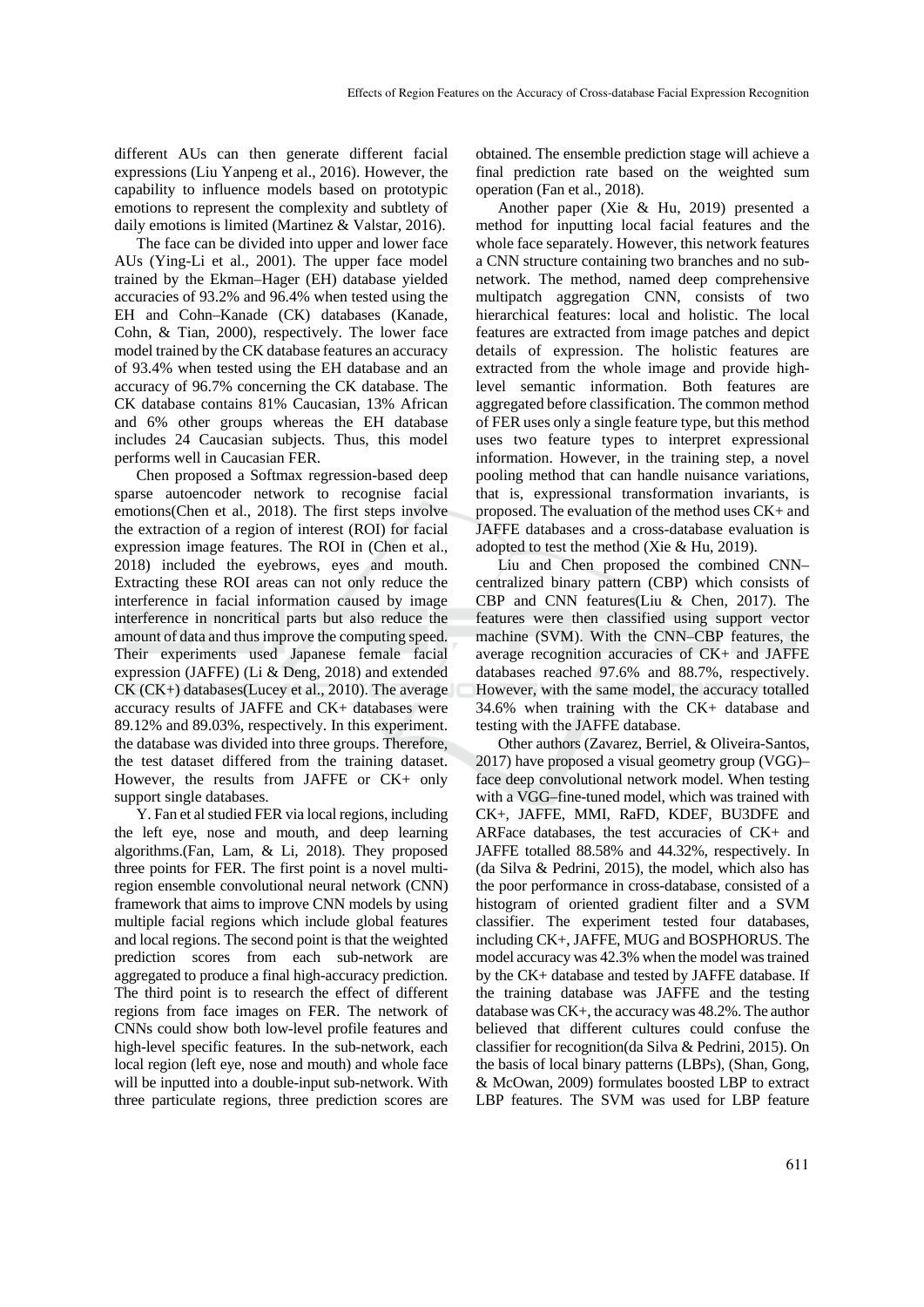classification. It has a similar result to the above research in a cross-database. When the model was trained by CK+ database, the generalisation performance boosted the LBP-based SVM on different datasets and the accuracy result in approximately 40% on the JAFFE database and 50% on MMI.

Thus, according to reviewed literature, FER accuracy is reasonably high when the training and testing datasets originate from the same, i.e. single, database. However, for cross-database FER experiments, where training and testing datasets originate from different databases, the recognition accuracy severely deteriorates. This paper proposes the use of local areas extracted from facial images to improve the accuracy of the cross-database FER. The rest of the paper is organised in the following way. Section 2 describes the proposed method where details of the face extraction approach are described and the reasons behind the SVM classifier choice in

This approach is justified. Section 3 describes the conducted experiments and discusses the results using this approach. Achieved recognition rates indicate significant improvement compared to similar crossdatabase FER tests and recognition rates reported in the literature, also reviewed earlier in this section. Section 4 summarises the work and provides certain conclusions.

# **2 PROPOSED FER APPROACH**

To test the cross-database FER performance, a traditional framework-based FER system with LBP and SVM was used in this work. This section provides information about the main stages of the employed FER system illustrated in Fig 1.

### **2.1 Databases**

According to published papers, various ready-made datasets are available to test and assess the performance of different expression recognition algorithms. The proposed algorithm was tested on JAFFE and CK+ databases. Table 1 provides the details for each database. The CK+ database contains facial images from Western (Caucasian) populations. The JAFFE database, on the other hand, consists of the facial images of Asian, specifically Japanese, females. In addition to certain structural differences, cultural differences also exist between the two databases. Thus, their recognition accuracies are relatively poor.



Figure 1: Main stages of the employed FER system (HA: happiness, SA: sadness, AN: anger, SU: surprise, FE: fear, DI: disgust and NE: neutral).

|  |  | Table 1: Details of two databases used in this paper. |
|--|--|-------------------------------------------------------|
|--|--|-------------------------------------------------------|

| <b>Database</b> | <b>Facial</b><br>expression             | <b>Subjects</b> | <b>Number of Number of</b><br><i>images</i> | Number of<br>images used<br>in the<br>experiment |
|-----------------|-----------------------------------------|-----------------|---------------------------------------------|--------------------------------------------------|
| <b>JAFFE</b>    | neutral.<br>happiness,<br>sadness.      | 10              | 213<br>static<br>images                     | 213<br>static images                             |
| $CK+$           | fear, angry,<br>disgust and<br>surprise | 123             | 327<br>sequences                            | 700<br>static images                             |

The JAFFE database (Li & Deng, 2018) contains 3–5 images in each of the seven expressions from each subject.

The CK+ database(Ekman, 1994) (Lucey et al., 2010) consists of 593 expression sequences from 123 subjects, where 327 sequences are labelled with one of the seven expressions (angry, disgust, fear, happy, sad, surprise and contempt). The 123 subjects came from different regions with varying races, ages and genders. Each image sequence contained a set of captured frames when the subject changed from a neutral emotional state and finishes at the peak expression. The neutral frame and four peak frames of each sequences were selected from the 327 labelled sequences. Based on the balance from the eight expressions, each expression will include 100 images. Compared with the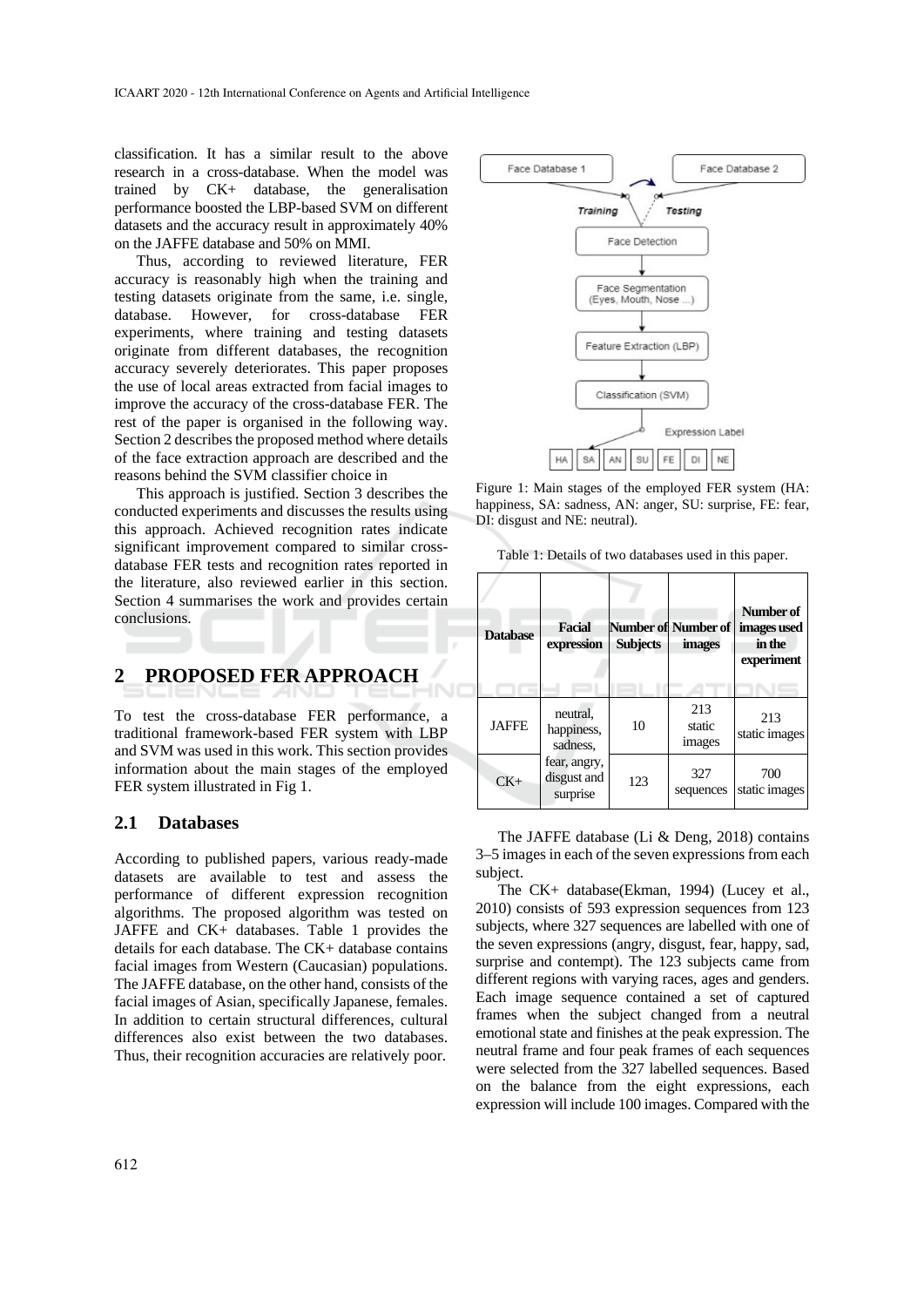seven facial expressions in the JAFFE database, the same facial expressions (except for contempt) were used for the CK+ database. Hence, the CK+ database included 700 images in total.

### **2.2 Face Detection**

From the database image, the face or feature region should be detected before training or testing the FER model. Face detection could reduce the effect of property information. The face for each input image in the proposed approach is detected by Dlib. The Dlib is an open-source C+ library implementing a variety of machine learning algorithms, including classification, regression, data transformation and structured recognition. The Dlib can be used as a tool for high-quality face recognition (Davis King, 2003).



Figure 2: Sixty-eight (68) point face landmarks from Dlib.

The pre-trained facial landmark detector inside the Dlib was used to estimate the location of  $68$  (x, y) coordinates that were mapped to facial structures. The indexes of the 68 coordinates were visualised in the image scheme above (Fig 2.). The whole face and local region of the face could be detected using the indicated landmarks.(Boyko, Basystiuk, & Shakhovska, 2018).

#### **2.3 Feature Extraction Via LBP**

In accordance with the detected image region, features will be extracted by LBP. The original LBP operator was introduced by Ojala et al.(Ojala, Pietikäinen, & Harwood, 1996) and was proven to be a powerful means of texture description. LBP has since been successfully applied to a wide range of other image recognition tasks, such as FER (Sun, Li, Zhou, & He, 2016) (Levi & Hassner, 2015). The operator labels the

pixels of an image by thresholding a 3 x 3 neighbourhood of each pixel with the centre value. The result of thresholding can be considered a binary number (see Fig. 3 for an illustration) and the 256-bin histogram of the LBP labels computed over a region was used as a texture descriptor.



Figure 3: Basic LBP operator.

The LBP operator generates a binary number. The binary number compares the neighbouring pixel values with the centre pixel value. The pattern with eight neighbourhoods is expressed by

$$
LBP(x, y) = \sum_{n=0}^{n-1} 2^n \times s(i_n - i_c)
$$
 (1)

 $i_n$  is the pixel value at coordinates in the neighbourhood of  $(x, y)$  and  $i_c$  is the pixel value at coordinate  $(x, y)$ . The operator  $LBP(x, y)$  produces  $2^n$  different outputs, corresponding to  $2^n$  different binary patterns formed by  $n$  pixels in the neighborhood.

$$
S(x) = \begin{cases} 1, x \ge 0 \\ 0, x < 0 \end{cases}
$$
 (2)

The histogram of LBP labels calculated over a region that can be exploited as a feature descriptor is given by

ܪ

$$
H_i = \sum_{x,y} I\{LBP(x,y) = i\}
$$
 (3)

The limitation of the basic LBP operator is its small 3 x 3 neighbourhood which cannot capture dominant features with large-scale structures (Shan et al., 2009). Hence, the operator was later extended to use neighbourhoods of different sizes (Ojala, Pietikäinen, & Mäenpää, 2002).

After labelling an image with the LBP operator, a histogram of the labelled image contains information about the distribution of the local micro-patterns over the whole image. Thus, the histogram can be used to statistically describe image characteristics. Face images can be observed as a composition of micropatterns that can be effectively described by the LBP histograms. Therefore, LBP features were intuitively used to represent face images (Shan et al., 2009). The LBP histogram computed over the whole face image encoded only the occurrences of the micro-patterns without any indication about their locations.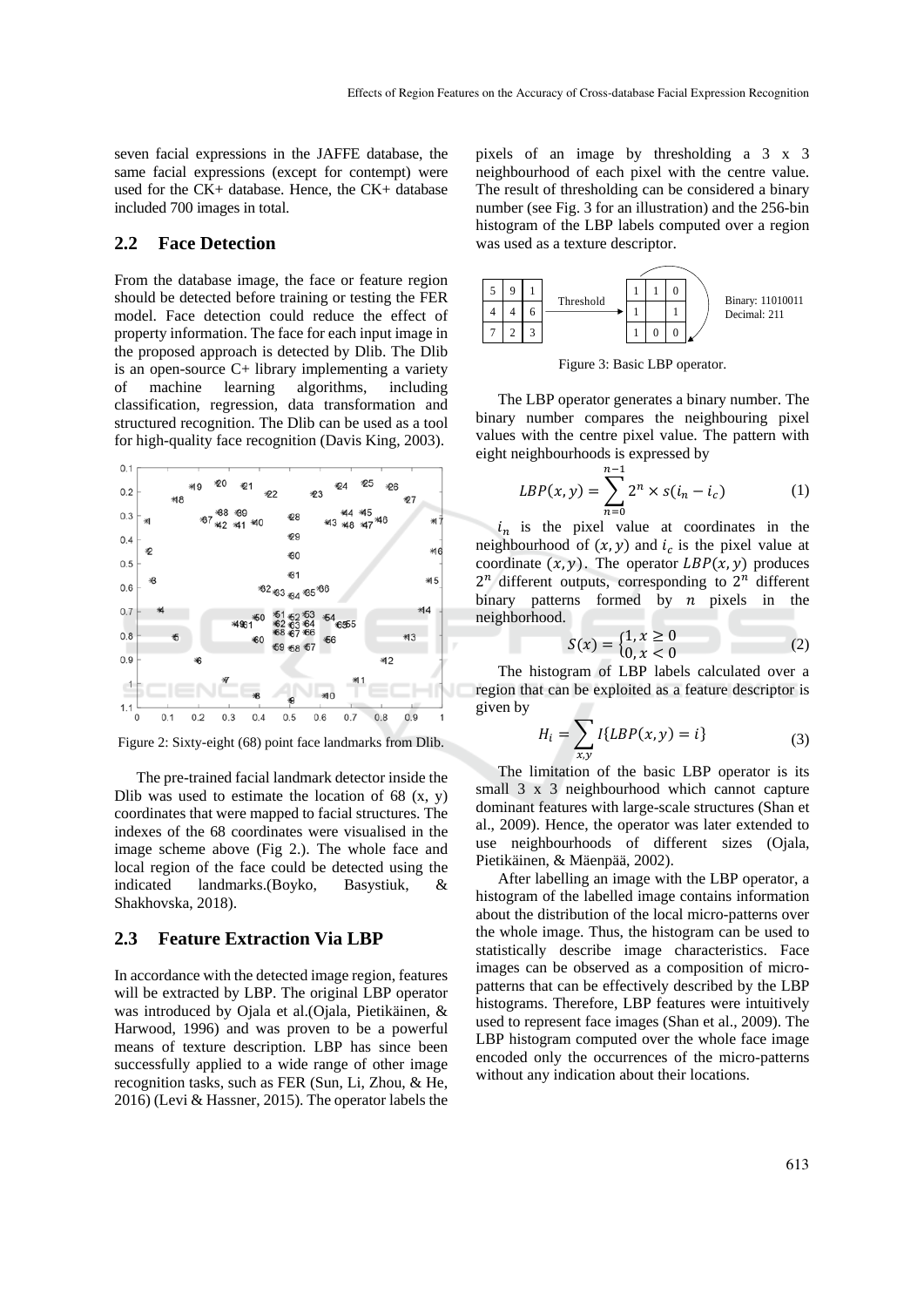### **2.4 Classification Via SVM**

A SVM classifier was selected as it is well founded in statistical learning theory and has been successfully applied in various tasks in computer vision (Zhao, 2007). SVM is a technique previously used successfully in facial expression classification. As a powerful machine learning technique for data classification, SVM performs an implicit mapping of data into a higher (maybe infinite) dimensional feature space and then finds a linear separating hyperplane with the maximal margin to separate data in this higher dimensional space (Kanade et al., 2000) (Shan et al., 2009). The quadratic SVM was used for classification in this paper. The multiclass method of the SVM is a one-against-one method. When the model is trained, the SVM will use fivefold cross-validation.

# **3 EXPERIMENTS AND RESULTS**

The performance of the FER system was evaluated using three different sections of facial images from two different databases, where images from the first database were used only for system training and the images from the second database were only used for testing.

### **3.1 Local Image Detection**

Sections of the facial images included a) the original facial image from the database with background, b) narrowed, i.e. extracted facial region image without background and c) local regions (eyes, nose and mouth) used in the experiments (Fig. 4). The eye region includes eyebrows and eyes. The nose region includes nose and sides of the nose. The mouth region includes mouth, jaw and the two sides of the mouth. The local facial regions further increase the proportion of effective information.



Figure 3: Facial regions used in the experiment.

#### **3.2 Classification Selection**

Different classifiers have been tested and their

performance compared using features from the original and narrowed facial images in both the JAFFE and CK+ databases in order to select the most appropriate one. The results show that the quadratic SVM offers somewhat superior performance when compared to other available classification algorithms. Those include cubic SVM as well as a k-Nearest Neighbor classifier, although both of those resulted in acceptable recognition rates. Based on the comparison of the three classifiers (Table 2), the quadratic SVM classifier was finally selected for the following set of experiments.

| Table 2: Performance of single-database FER for different |  |  |  |
|-----------------------------------------------------------|--|--|--|
| classifications.                                          |  |  |  |

| N <sub>0</sub> | <b>Classification</b> |                         | <b>Accuracy</b> |                        |               |                        |  |
|----------------|-----------------------|-------------------------|-----------------|------------------------|---------------|------------------------|--|
|                | <b>Type</b>           |                         |                 | <b>JAFFE</b>           | $CK+$         |                        |  |
|                |                       | <b>Name</b>             | Wide<br>Image   | <b>Narrow</b><br>Image | Wide<br>Image | <b>Narrow</b><br>Image |  |
| 1              | <b>SVM</b>            | Quadratic<br><b>SVM</b> | 80.3%           | 81.2%                  | 98.6%         | 99.6%                  |  |
| 2              | <b>SVM</b>            | Cubic SVM               | 79.8%           | 81.2%                  | 98.6%         | 99.6%                  |  |
| 3              | <b>KNN</b>            | Fine KNN                | 80.3%           | 81.6%                  | 97.6%         | 99.1%                  |  |

As explained in the previous section, LBP was used to extract relevant facial features which were then classified using the quadratic SVM technique.

### **3.3 Cross-database FER Via Original and Narrowed Facial Images**

Using original and narrowed facial images, the crossdatabase test was carried out and the following results were obtained:

|                                     |        | <b>Single-Database FER</b> | <b>Cross-Database FER</b>                            |                                                     |  |
|-------------------------------------|--------|----------------------------|------------------------------------------------------|-----------------------------------------------------|--|
| <b>Databases</b>                    | $CK+$  | <b>JAFFE</b>               | $CK+$<br><b>Trained</b><br>( <i>JAFFE</i><br>Tested) | <b>JAFFE</b><br><b>Trained</b><br>$(CK+$<br>Tested) |  |
| Whole Face<br>with<br>Background    | 99.00% | 80.75%                     | 18.78%                                               | 15.14%                                              |  |
| Narrowed Face<br>(no<br>Background) | 98.43% | 84.98%                     | 33.33%                                               | 32.86%                                              |  |

Table 3: Performance of single- and cross-database FER arrangements for different facial ranges.

In the case of original facial images, the classifier performed well with single-database but the recognition rate reached no more than 20% with cross-databases. In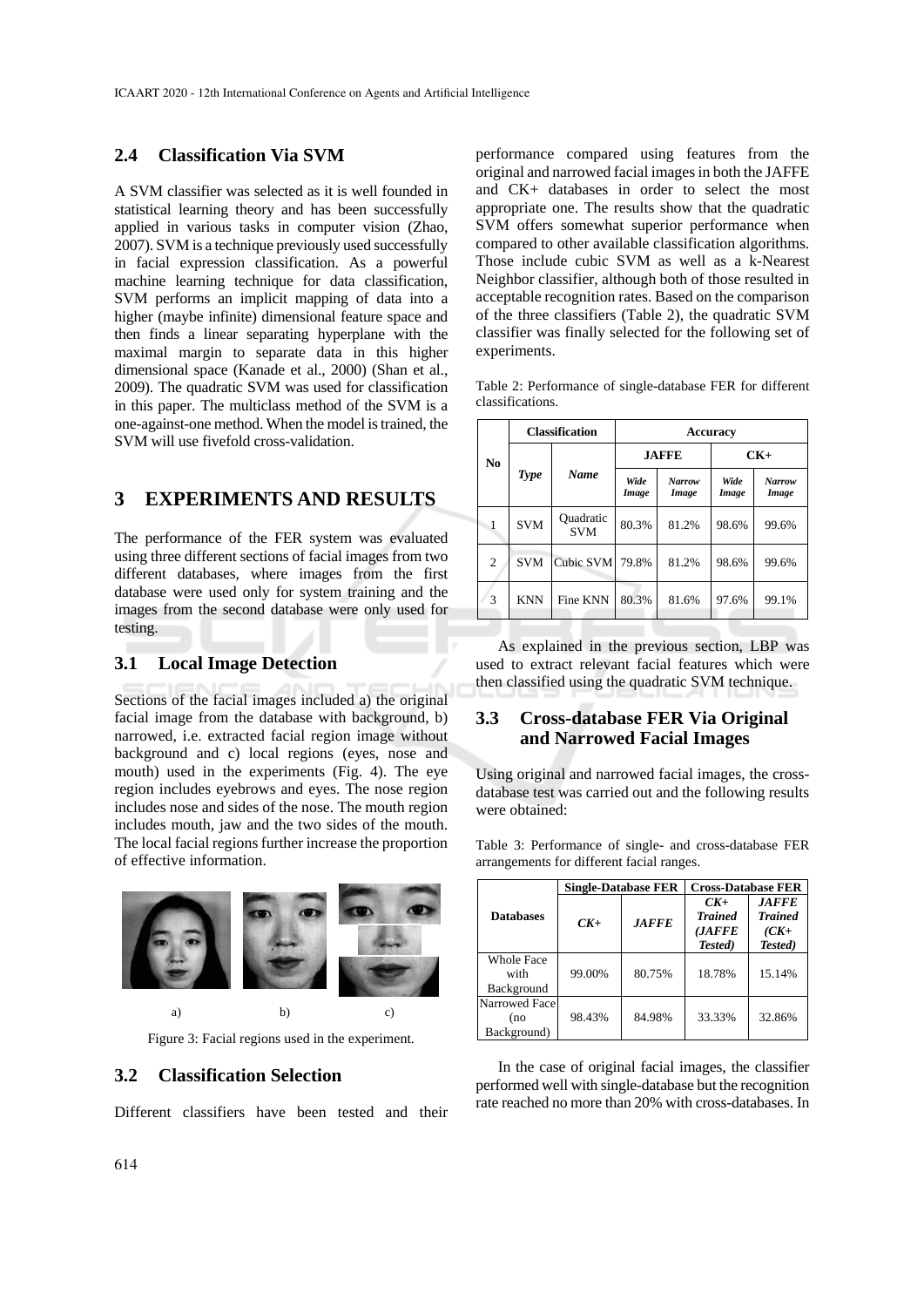the case of narrowed facial images, the accuracy of a single-database slightly changed, whereas that of a cross-database notably improved. However, both accuracy values were higher than 30%. This is in agreement with (Liu  $&$  Chen, 2017) where similarly low recognition rates of 34.6% were reported for crossdatabase FER recognition. These findings also show that the recognition rate with cross-databases can be improved by reducing background information. This conclusion led to the use of local facial features for FER.

## **3.4 Cross-database FER Via Local Region Images**

To enhance the recognition accuracy by increasing the proportion of useful information, three local facial regions, eyes, nose and mouth, have been extracted and tested for FER.



Figure 4: Accuracy variation for cross-database arrangements compared with single-database system with single features (1: JAFFE single database, 2: JAFFE-trained and CK+-tested, 3: CK+ single database, 4: CK+-trained and JAFFE tested).

After conducting the local facial image test, the accuracy of the mouth region increased by 6.11% when the model was trained by a CK+ database and the expression identified by a JAFFE database. This finding means that the mouth region contains the information most relevant for facial expression recognition. However, the accuracy of models trained using the JAFFE database with cross-databases validation decreased relative to the results obtained with narrowed facial images.

The newly obtained features which comprised pairwise aggregation of local facial features were used for testing. For the model trained with the JAFFE database, when JAFFE and CK+ databases were used for testing, the combination of the eye and mouth regions was more accurate than the single-feature

result and slightly better than the finding obtained using narrowed facial images, respectively. These results suggest that the mouth and eyes contain useful information.



Figure 5: Accuracy variation for cross-database arrangements compared with single-database system with fusion features (1: JAFFE single database, 2: JAFFE-trained and CK+-tested, 3: CK+ single database, 4: CK+-trained and JAFFE-tested).

For the model trained by the CK+ database, the accuracy of a single database showed no significant improvement. However, when tested by the JAFFE database, the accuracy also significantly improved with the combination features of the eye and mouth regions. Compared to the results achieved using narrowed facial images, the accuracy improved by 12.68%. When compared to the result achieved using only the mouth region, the accuracy improved by 6.57%.

Finally, the results of the conducted experiments can also be compared to the cross-database recognition rates reported in other papers. When using narrowed facial images or single face regions, recognition rates are very similar to those reported elsewhere. However, the recognition rates achieved in this work, when tests are performed using features aggregated by the three local facial regions, are significantly higher compared to other reported results reported. Table 4 provides an overview and comparison of the recognition rates. It is also worth pointing out that, compared to the paper by Zavarez (2017), the proposed method requires less training which reduces the challenges arising from the size of the training set and the computational power required for model training. This indicates that the FER accuracy is improved when using the new feature because it increases the amount of effective information that can support the FER when using cross-databases.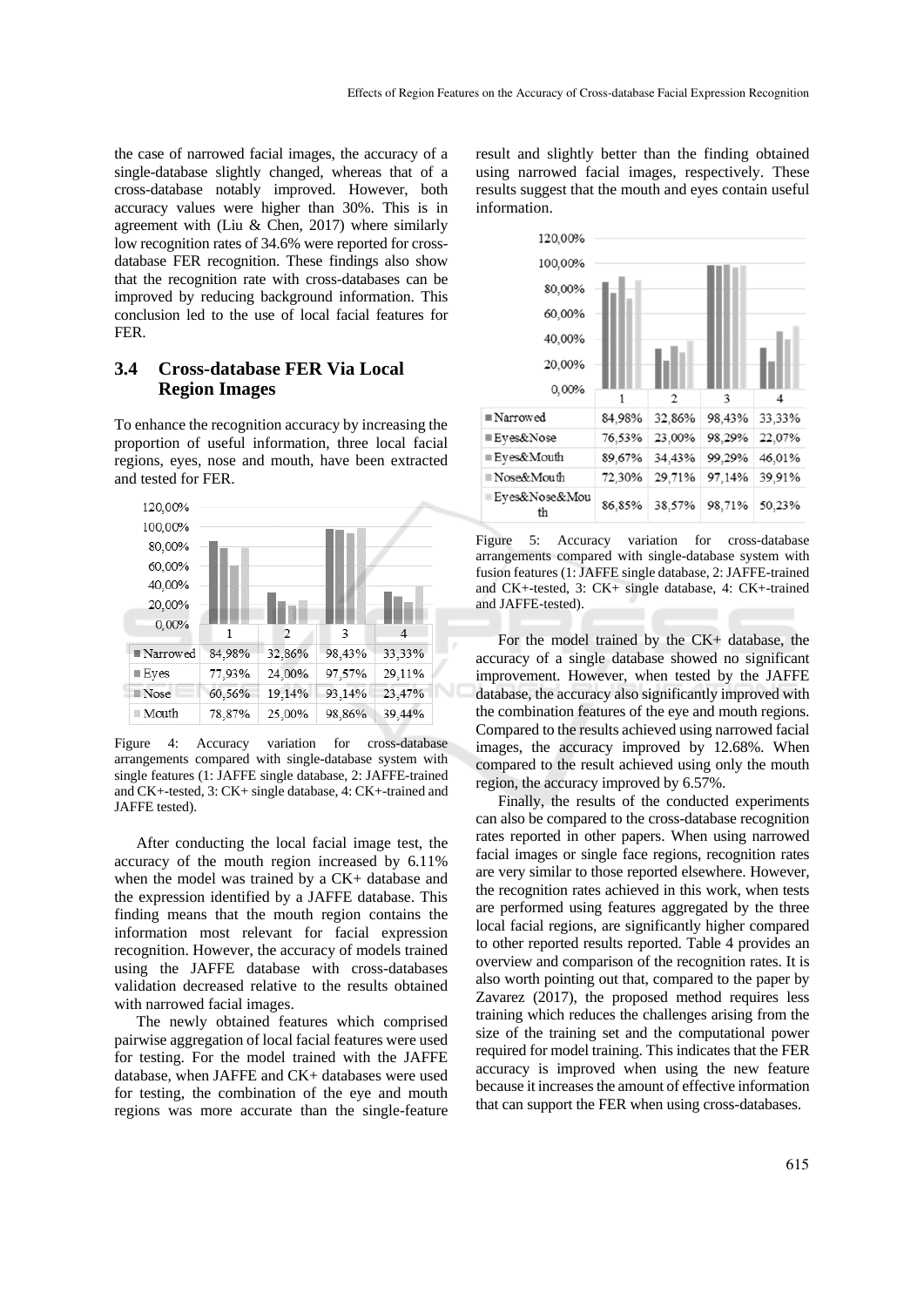|                                                                    | <b>Training Databases</b><br>(Test: JAFFE)           | <b>Accuracy</b> |
|--------------------------------------------------------------------|------------------------------------------------------|-----------------|
| Liu and Chen (Liu $&$<br>Chen, 2017)                               | $CK+$                                                | 34.6%           |
| Shan, Gong, and<br>McOwan (Shan et al.,<br>2009)                   | $CK+$                                                | 40%             |
| Silva and Pedrini (da<br>Silva & Pedrini, 2015)                    | $CK+$                                                | 42.3%           |
| Zavarez, Berriel, and<br>Oliveira-Santos (Zavarez<br>et al., 2017) | CK+, JAFFE, MMI,<br>RaFD, KDEF, BU3DFE<br>and ARFace | 44.32%          |
| Proposed                                                           | CK+                                                  | 50.23%          |

Table 4: Comparison with previous approaches.

Finally, three local features were aggregated to obtain a new feature with the intention of further reducing the proportion of less relevant information contained in the training data set. The new feature was tested by cross-databases. The results of the JAFFE database-trained model tested in a single-database showed a slight improvement over the test results for narrowed facial images. Meanwhile, the accuracy rate of the cross-databases test results increased by 5.71%. The most significant improvement in the recognition accuracy was the recognition results of the model trained by the CK+ database. The accuracy of this cross-databases test reached 50.23% which is a 16.9% improvement compared to the result achieved using narrowed facial images.

This new feature is more sensitive to the expression of "disgust" as indicated by the confusion matrix (Table 5). Although the recognition rate for "disgust" is low, the new feature can accurately recognise this expression. Secondly, this novel feature is relatively sensitive to expressions of both "happiness" and "surprise".

Table 5: Confusion matrices for FER system tests using a fusion feature with three local regions (units: %).

|            | <b>Prediction Label</b> |       |       |       |       |       |       |       |       |
|------------|-------------------------|-------|-------|-------|-------|-------|-------|-------|-------|
|            |                         | AN    | DI    | FE    | HА    | NE    | SА    | SU    | Acc   |
|            | AN                      | 50.00 | 00.00 | 00.00 | 03.33 | 33.33 | 10.00 | 03.33 | 50.00 |
|            | DI                      | 24.14 | 17.24 | 24.14 | 00.00 | 24.14 | 06.90 | 34.5  | 17.24 |
|            | FE                      | 03.13 | 00.00 | 28.13 | 06.25 | 43.75 | 00.00 | 18.75 | 28.13 |
|            | HA                      | 03.23 | 00.00 | 03.23 | 80.65 | 09.68 | 00.00 | 03.23 | 80.65 |
| Real Label | <b>NE</b>               | 03.33 | 00.00 | 06.67 | 00.00 | 66.67 | 06.67 | 16.67 | 66.67 |
|            | <b>SA</b>               | 25.81 | 00.00 | 03.23 | 03.23 | 19.35 | 38.71 | 09.68 | 38.71 |
|            | SU                      | 13.33 | 00.00 | 03.33 | 03.33 | 10.00 | 00.00 | 70.00 | 70.00 |
|            | <b>Average Accuracy</b> |       |       |       |       |       |       |       | 50.23 |

# **4 CONCLUSIONS**

A large number of different FER systems reported in the literature perform well when training and test

samples both originate from the same, precompiled database of facial images. However, the accuracy of results drops drastically when the same system is tested using images from an entirely different database not used in the training phase. This paper investigated the influence of various sections of a facial image on the level of deterioration in cross-database FER system performance. It was found that the drop in system performance is less severe if the background is removed from the image. Comparing the image having been removed the background with important sections of the facial image, the performance of the recognition rate has different improvements when using important sections of the facial image. Encouraging results have been recorded when the mouth region was used in the experiment, a region which was proven to hold a significant and crucial amount of information related to facial expression and emotion of the person in the image. When the new feature aggregated the features from the eyes, nose and mouth, the proportion of effective information further increased. The experiments showed substantial improvement in the recognition results. The recognition accuracy of 50.23% represents a significant improvement when compared to crossdatabase FER results reported elsewhere in the research literature. It is also worth noting that the result is achieved using a "classical" approach, i.e. without employing deep learning techniques, thus requiring significantly less computing power. Future work will now focus on testing the performance of deep learning algorithms using only the most important sections of facial images in similar crossdatabase arrangements.

### **REFERENCES**

- Boyko, N., Basystiuk, O., & Shakhovska, N. (2018). Performance Evaluation and Comparison of Software for Face Recognition, Based on Dlib and Opencv Library. *Proceedings of the 2018 IEEE 2nd International Conference on Data Stream Mining and Processing, DSMP 2018*, 478–482. https://doi.org/10. 1109/DSMP.2018.8478556
- Chen, L., Li, M., Su, W., Wu, M., Hirota, K., & Pedrycz, W. (2019). *Adaptive Feature Selection-Based AdaBoost-KNN With Direct Optimization for Dynamic Emotion Recognition in Human–Robot Interaction.pdf*.
- Chen, L., Zhou, M., Su, W., Wu, M., She, J., & Hirota, K. (2018). Softmax regression based deep sparse autoencoder network for facial emotion recognition in human-robot interaction. *Information Sciences*, *428*, 49–61. https://doi.org/10.1016/j.ins.2017.10.044
- da Silva, F. A. M., & Pedrini, H. (2015). Effects of cultural characteristics on building an emotion classifier through